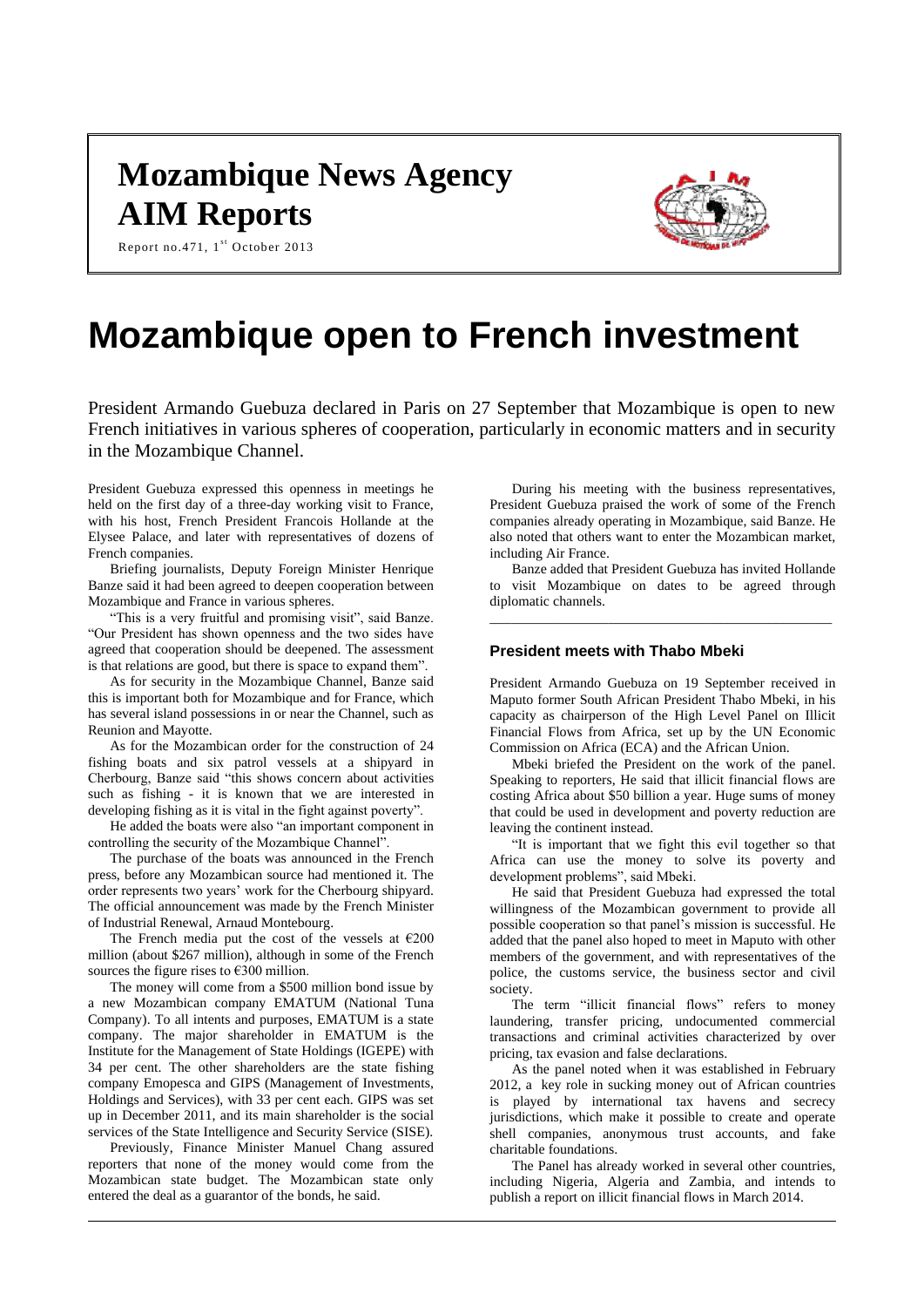## **CNE approves list of candidates**

The National Elections Commission (CNE) has approved the vast majority of candidates whose nominations for the 20 November municipal elections were submitted by political parties and by independent citizens' groups.

CNE spokesperson Joao Beirao told AIM that the verification of the paperwork for the thousands of candidates, standing for mayor and for members of the municipal assemblies, was completed on 23 September, and on 24 September the CNE drew up a list of all the valid candidates for the 53 municipalities.

The CNE confirmed that the only parties standing in all 53 municipalities are the ruling Frelimo Party and the opposition Mozambique Democratic Movement (MDM). The largest opposition party, Renamo, is boycotting the elections.

No minor party is standing in more than five municipalities. Those approved by the CNE are as follows:

PARENA (National Reconciliation Party), standing in Maputo, Matola, Beira and Quelimane (municipal assemblies only); MPD (Patriotic Movement for Democracy), in Maputo, Matola, Boane and Namaacha (municipal assemblies only) Ecologist Party - in Matola (for mayor and assembly), and Maputo (for assembly); PVM (Green Party of Mozambique), in Maputo and Matola (Assemblies only); PAHUMO (Humanist Party of Mozambique), in Pemba, Montepuez and Nampula (mayors and assemblies); PDD (Party of Peace Democracy and Development), in Maputo, Matola, Nampula, Milange and Marromeu (assemblies only); PPLM (Progressive Liberal Party), in Maputo, Matola and Boane (assemblies only); PT (Labour Party) in Maputo (Assembly); ALIMO (Independent Alliance of (Assembly); ALIMO (Independent Alliance of Mozambique), in Maputo (assembly); PIMO (Independent Party of Mozambique), in Gondola (Assembly).

#### As for citizens groups, those approved are:

Juntos pela Cidade (JPC - Together for the City) in Maputo (Mayor and Assembly); NATURMA (Association of Natives of Manhica), in Manhica (Mayor and Assembly) ASTROGAZA (Association of Gaza Transport Operators), in Macia (Assembly); AACPEC (an artisans' group in Cabo Delgado province), in Chiure (mayor and assembly) CINFORTECNICA (association of young technicians with disabilities), in Maputo (Assembly) ASSEMONA (Association for Moral and Civic Education in the Exploitation of Natural Resources - which is a breakaway from the MDM), in Nampula, Angoche, Ribaue and Monapo (mayor and assemblies), and Nacala (Assembly).

Both Frelimo and the MDM saw some of their municipal assembly candidates rejected, as did five of the minor parties and citizens' groups. The numbers were small - only one Frelimo candidate was rejected, six from the MDM, two from the PDD, four from PARENA, four from PAHUMO, nine from ASSEMONA and one from CINFORTECNICA.

The problems with their nomination papers were that some of the legally required documents were missing, some had presented criminal record certificates which showed they had committed crimes that made them ineligible for office, and some had identity cards that were out of date.

In all cases, the parties and groups concerned had enough supplementary candidates to replace those who were ineligible, and so revised versions of the lists were accepted.

#### **Beira – Zimbabwe road to be rebuilt**

The Mozambican government intends to invest \$400 million in the full rehabilitation of the road from the port of Beira to Machipanda, on the border with Zimbabwe.

Minister of Public Works, Cadmiel Muthemba, announced the rehabilitation of the road, which is about 300 kilometres long, will begin in February 2014. The finance is a loan from the Chinese export-import bank (Exim Bank).

Muthemba said that the road will be substantially widened. Along its entire length the road will be at least a four-lane highway, and in places, such as the approaches to Beira, it will have six lanes.

"The road will have roundabouts at particularly busy areas, such as the Inchope crossroads (where the road meets Mozambique's main north-south highway), Chimoio city, and the towns of Gondola and Manica", said the Minister.

Along some stretches the road will be elevated, notably along the Pungue flats. This is where the current road runs alongside the Pungue River. When the Pungue bursts its banks, which happens frequently during Mozambican rainy seasons, the road is swamped, and sometimes the flooding is serious enough to interrupt traffic to and from Zimbabwe.

Raising the road above the level of the river will be expensive, but will ensure that traffic flows in all weathers.

The Beira-Zimbabwe road will be farmed out for maintenance to a private company, which will charge motorists through toll gates.

So far, the only major road in the country with toll gates is the Maputo-South Africa motorway, operated by the South African company Trans-Africa Concessions (TRAC).

At the moment, the Beira-Zimbabwe road is in a poor and dangerous condition. In order to avoid gaping potholes, motorists frequently cross into the opposite lane, risking collisions with vehicles gong in the other direction. Emergency repairs between Beira and Inchope, which should have been finished in mid-April, are months behind schedule, and the Sofala provincial government is considering cancelling the contracts with the companies concerned.

The road is of key importance to the trade, not only of Zimbabwe, but of other landlocked southern African countries, including Zambia, Malawi and even parts of the Democratic Republic of Congo.

The road that branches off the Beira-Zimbabwe highway at Tica and leads to the district of Buzi, will be tarred, Muthemba announced. This is budgeted at \$150 million, and the money will come from the Indian Eximbank. Work on the Tica-Buzi road will begin this year.

But Muthemba lamented that there was no money available to rehabilitate the road from Inchope to Caia, on the south bank of the Zambezi. This is a key part of the northsouth highway, and it needs thorough rehabilitation.

"We aren't sitting back with arms crossed", said Muthemba. "With the few financial resources we have, we are working on the most critical sections, until we find the money for a complete rehabilitation".

However, a complete rehabilitation of this road was carried out less than a decade ago. Indeed, in May 2007, the then Minister of Industry and Trade, Antonio Fernando, boasted in the Mozambican parliament, the Assembly of the Republic, that the Inchope-Caia road, "used to be a nightmare", but had been rebuilt to such a high standard that it resembled a racing track.

*This is a condensed version of the AIM daily news service – for details contac[t aim@aim.org.mz](mailto:aim@aim.org.mz)*

*\_\_\_\_\_\_\_\_\_\_\_\_\_\_\_\_\_\_\_\_\_\_\_\_\_\_\_\_\_\_\_\_\_\_\_\_\_\_\_\_\_\_\_\_*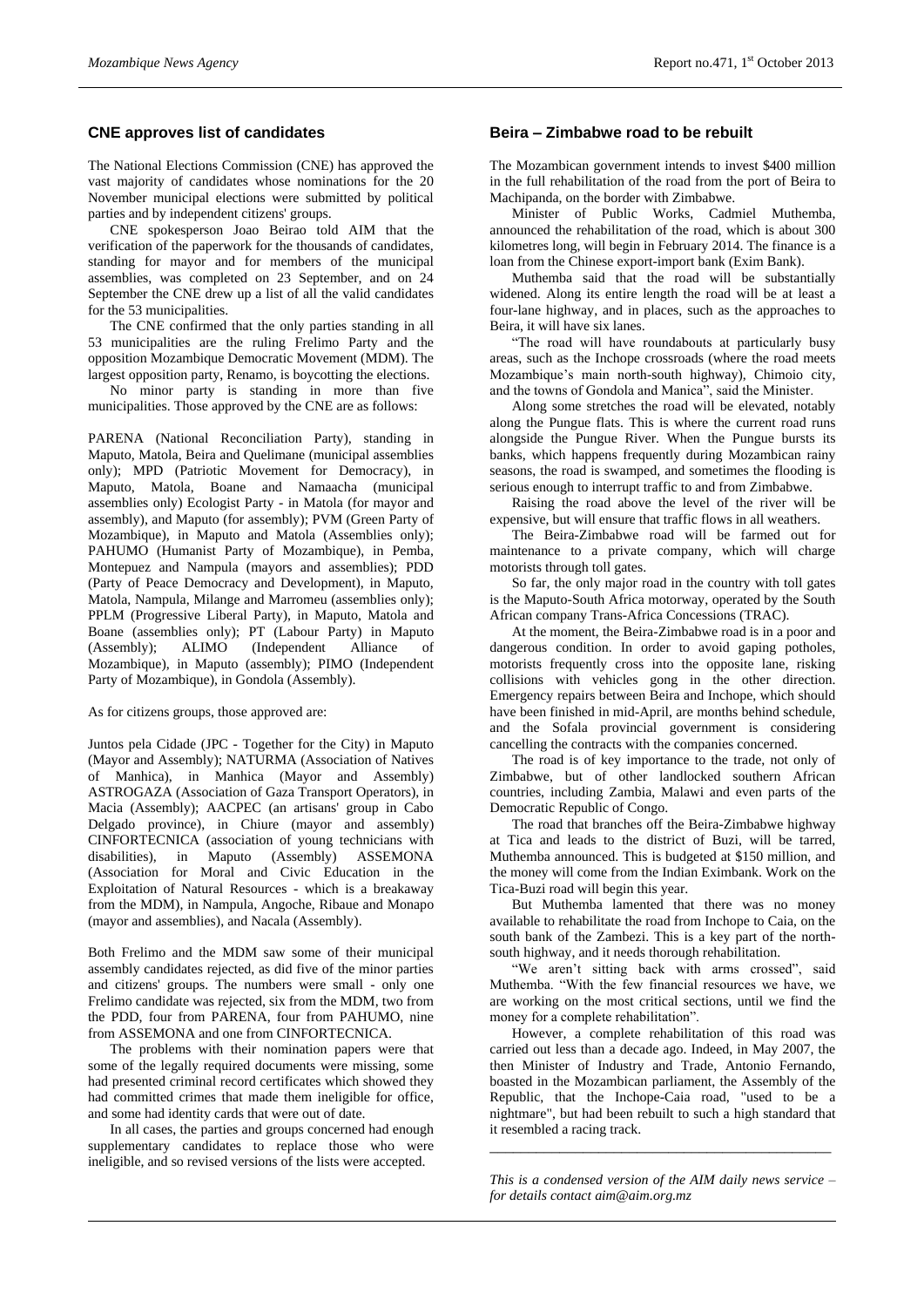## **Thousands of flood victims await resettlement**

Thousands of victims of the 2007 floods in the Zambezi Valley, in central Mozambique, have not yet been resettled, over six years later.

This sombre fact is contained in the report from the National Disasters Management Institute (INGC) to the meeting of the Coordinating Council of the Ministry of State Administration, in Inhassoro in the southern province of Inhambane.

According to the Deputy General Director of the INGC, Casimiro Abreu, the data, as of 5 September this year, show that "of the 285,000 people affected, 163,000 were resettled, equivalent to 25,000 households".

"Those not yet covered by resettlement – about 122,000 people – have plots of land, and are currently living in tents, or in improvised and precarious houses", said Abreu.

For definitive resettlement, households are making bricks and participating in building better homes, while the provincial governments provide building materials and pay artisans involved in the work.

Floods in 2007 and 2008 also affected the basins of the Save, Pungue and Buzi rivers. The government set up 105 resettlement neighbourhoods in five provinces (Inhambane in the south, and Manica, Sofala, Tete and Zambezia in central Mozambique).

Abreu said that resettlement happens gradually, and the financial resources have not been sufficient to build houses for all the victims simultaneously.

Resettlement is also under way in the southern province of Gaza, after the devastating floods of January this year, which submerged the entire city of Chokwe.

The main resettlement area here is Chihaquelane, about 30 kilometres from Chokwe. In an initial phase, 95 houses will be built at Chihaquelane, 80 of them with building materials offered by the Brazilian mining company Vale. The other 15 will use material offered by the Ministry of Defence.

Abreu said that 20 of these houses are currently being built. However, there is still a shortage of building materials to complete the job.

In Maputo City, 105 households driven out of their homes by the torrential downpours of January are still living in temporary accommodation centres. The Minister of State Administration, Carmelita Namashulua, insisted that a definitive solution must be found to their plight.

Addressing the Council, she declared "We are committing a great mistake. People should only stay in accommodation centres for 15 days at most".

According to the INGC data, the floods in Maputo affected 5,000 people in five of the city's municipal districts. 662 plots of land were allocated to flood stricken households, and kits of family size tents, mattresses and blankets were distributed.

However, even some of those who received cement and zinc sheeting have not yet built new homes because they say they do not yet have enough building material.

Not enough land is available for the flood victims near their old homes, which were destroyed in the January mudslides. The Permanent Secretary of the Maputo City government, Moises Matavel, said "negotiations are under way to acquire land in the municipal district of Katembe (across the bay of Maputo from the central part of the city) or in Marracuene district (north of the capital)".

But some of the households have no desire to move to Katembe, which can currently only be reached by a ferry. They say that, if they move to Katembe, their cost of living will increase considerably.

#### **First Lady launches global campaign against cervical cancer**

Mozambique's First Lady, Maria da Luz Guebuza, on 25 September in New York launched the "End Cervical Cancer Now" global campaign for universal access to cervical cancer prevention by 2020.

Maria da Luz Guebuza launched the campaign in her capacity as President of the Forum of African First Ladies.

At the launch, she pointed out that in Africa, Asia and the Pacific there are many deaths due to cancer of the cervix, breast and prostate. This makes these illnesses a global public health issue.

The campaign aims to mobilise resources from governments and partners to finance prevention and treatment programmes.

Mozambique's First Lady pointed out that cancer and its consequences are a tragedy for families and for those chronically ill. The illness is also a heavy burden on health services.

She stressed, "your presence at this event is a demonstration of the commitment of the world's leaders, scientists, activists, researchers, civil society, individuals and communities to find ways to strengthen the capacity to provide health services in each of our countries".

She added that over recent years, due to improved socioeconomic conditions and technological advances, there have been considerable advances in some health indicators, particularly in developing countries – including in Mozambique.

However, Maria da Luz Guebuza warned that it is necessary to redouble efforts because challenges persist. She pointed out that there has been an increase in transmittable diseases, which many countries do not have the technical, financial or human capacity to respond to appropriately.

On a positive note, the First Lady pointed out that Ghana, Kenya, Madagascar, Malawi, Nigeria, Sierra Leone and Tanzania have been approved as candidates for a pilot project to introduce a vaccine against the human papilloma virus (HPV) that is responsible for the majority of cases of cervical cancer.

The vaccines will mainly be financed by GAVI (the Global Alliance for Vaccines and Immunisation), a publicprivate international health partnership.

On the margins of the campaign launch, William Steiger of the George W Bush Institute praised the influential role of Maria da Luz Guebuza in encouraging the other First Ladies to mobilise funds.

According to Ambassador Leslie Rowe of the US government's "Office of Global Health Diplomacy", research on cervical cancer will soon commence in Mozambique. He pointed out that women infected with the HIV virus are more vulnerable to cervical cancer. This requires a strategy that involves targeting this group by including the offer of HIV tests at the same time as screening for cervical cancer.

#### **Asphalt to be produced in Beira**

Minister of Public Works, Cadmiel Muthemba, on 21 September laid the first stone for the construction of a factory that will produce asphalt in the central city of Beira.

The factory will produce 300 tonnes of asphalt a day, 30 per cent of which will be exported. The \$5 million investment is being made by Mozambican investors.

The main consumers of the asphalt will be Mozambican roads, The investors hope to build similar units in the other main ports, Maputo and Nacala.